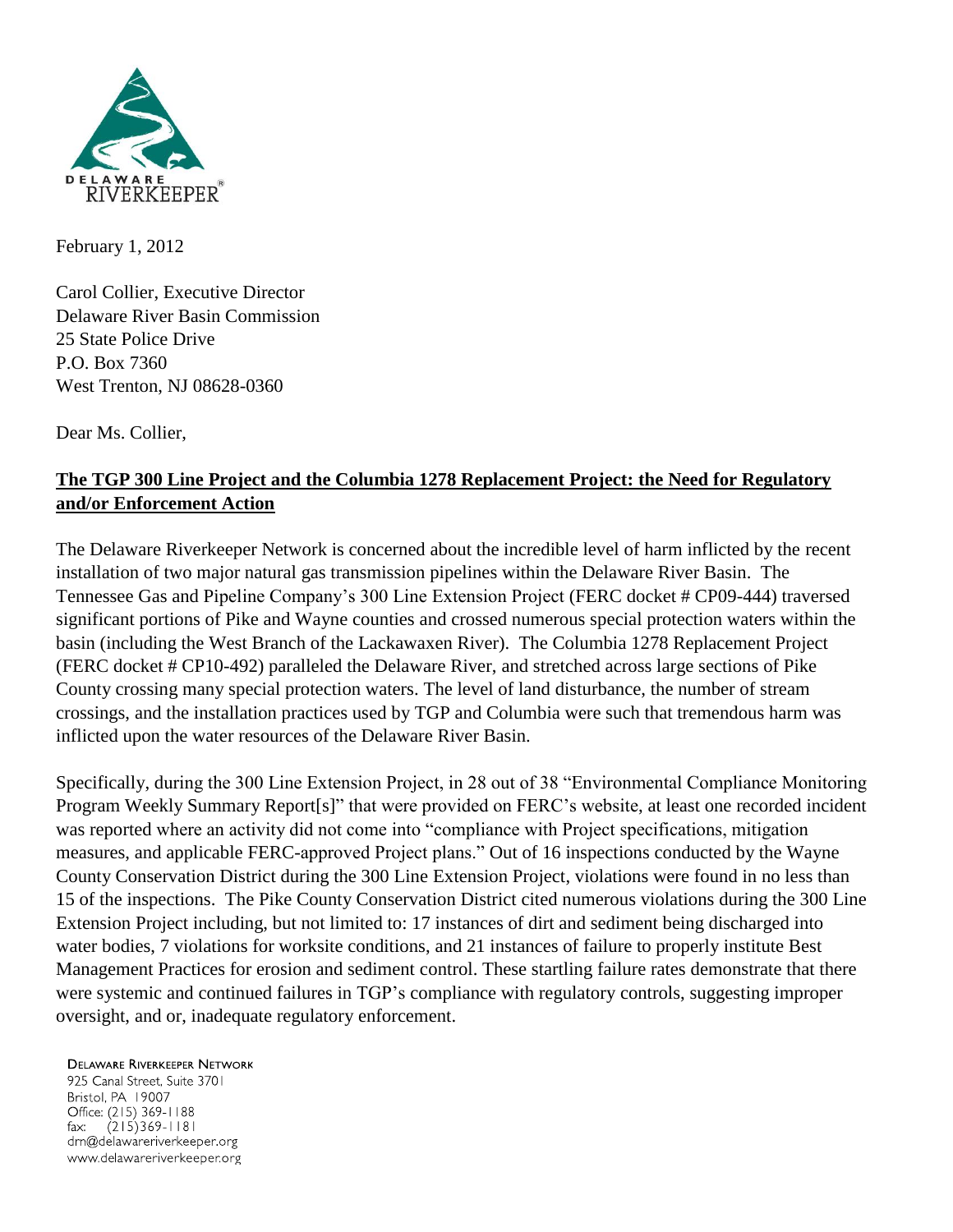During the Columbia 1278 Replacement Project, in 7 out of 7 "Environmental Compliance and Inspection Reports" the inspection summary indicated that there were "construction/restoration problems" and that "construction/restoration was unsatisfactory." Upon information and belief, the Army Corps went as far as to draft a stop-work order due to the high frequency and repeated environmental permit violations that occurred during construction of the project (just before the draft stop-work order was to be officially issued construction was completed). Additionally, the Pike County Conservation District reported that there were consistent failures to implement restoration activities within the 10 day time period indicated on the associated Environmental Assessments for the Columbia 1278 Replacement Project.

The DRBC Rules of Practice and Procedure Section 2.3.5.A.11. require that:

Liquid petroleum products, pipelines and appurtenances designed to operate at or above pressures of 150 psi; local **electric distribution lines and appurtenances**; local communication lines and appurtenances; **local natural and manufactured gas distribution lines and appurtenances**; local water distribution lines and appurtenances; and local sanitary sewer mains, **including significant disturbance of ground cover affecting water resources**. (emphasis added)

shall be submitted to the Commission for review as they may have a substantial effect on the water resources of the Delaware River Basin.

Further, the DRBC Rules of Practice and Procedure Section 2.3.5.A.12. provide for Commission review for:

**Electric transmission or bulk power system lines and appurtenances**; major trunk communication lines and appurtenances; **natural and manufactured gas transmission lines and appurtenances**; major water transmission lines and appurtenances; **that** pass in, on, under, or across an existing or proposed reservoir or recreation project areas as designated in the Comprehensive Plan or **incur significant disturbance of ground cover affecting water resources**. (emphasis added)

TGP's 300 Line Extension Project and the Columbia's 1278 Replacement Project were natural gas transmission lines, with appurtenances, that mandated and incurred "significant disturbance of ground cover affecting water resources" and so clearly mandated DRBC review and approval before it could proceed. Therefore, we are troubled by the lack of DRBC oversight in a time and manner that would have prevented the incredible level of harm inflicted.

Did the DRBC review and docket the 300 Extension Line Project and the Columbia 1278 Replacement Project?

- $\triangleright$  If so, by what process did that review take place and what was the outcome?
- $\triangleright$  What actions has the DRBC taken to ensure compliance with any measures it may have required of the project, assuming review and docketing?
- $\triangleright$  If there was not a DRBC review and approval process that was applied to the project, what enforcement measures is the DRBC taking, or has taken, to respond to the violation of the DRBC Compact, its Practices and Procedures, and other legally applicable programs, and to remediate the harm inflicted by the installation and operation of this project?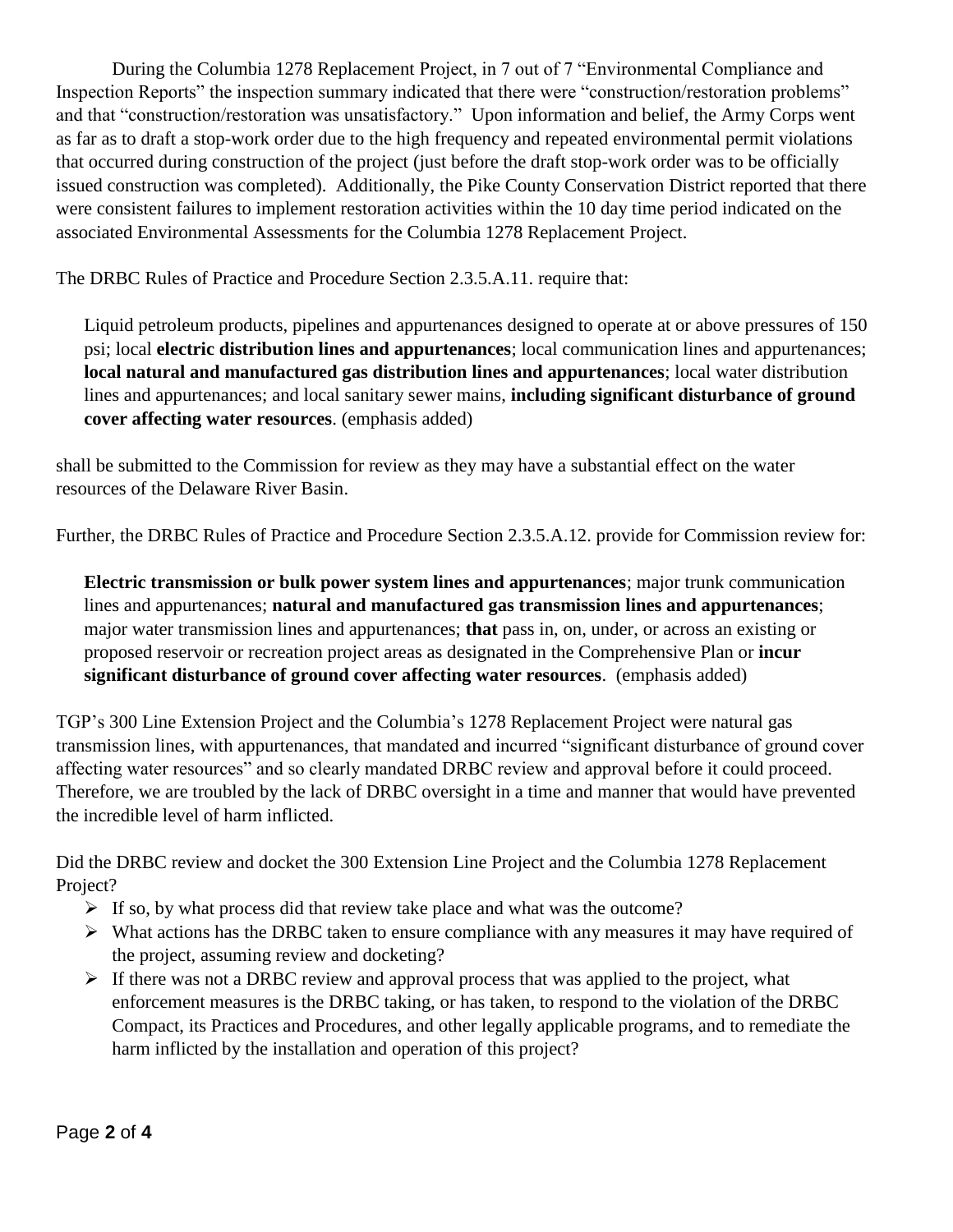The Delaware Riverkeeper Network is pleased that the DRBC has properly applied DRBC Rules of Practice and Procedure Section 2.3.5.A.11 and Section 2.3.5.A.12 in mandating that PPL submit an application to the DRBC for review and approval of the Susquehanna-Roseland Power Line, and we fully intend to participate in that public process, as we do believe this project poses significant hazards for the Delaware River and its water resources.

## **DRBC Action Required to Regulate Other Proposed Powerlines, Pipelines and related infrastructure (such as compressor stations).**

In fact, we understand that as long as the DRBC is aware of a power line or natural gas pipeline that is being proposed for our Basin, it will apply the Rules of Practice and Procedure and require review and docket approval for such projects, including their related infrastructure, before they are allowed to proceed. With that in mind, we wanted to be sure that the DRBC is fully informed about all such projects proposed for and/or being implemented in the Basin and that it has in place relationships and understandings that will ensure it is fully aware of any and all such projects for the Basin.

First, we wanted to be sure that you are aware of the following gas pipelines proposals for the Basin: the Tennessee Pipeline and Gas Company's Northeast Upgrade Project (FERC docket # CP11-161), the Transcontinental Northeast Supply Link (FERC docket # CP12-30), the Philadelphia Lateral (FERC docket # CP11-508), and the Transcontinental Gas Pipe Line/Williams Gas Pipeline (NPDES Permit No. E15-780 issued by PA DEP).

Second, we want to encourage you to send a letter of notification to all state and federal agencies that have any level of authority in the Delaware River watershed, including the Federal Energy Regulatory Commission, who has substantial authority over such projects, and remind them of DRBC's legal rights and responsibilities, and remind them of their obligation as cooperating state and federal partners to ensure all applicants they are in contact with secure review and approval by the DRBC before proceeding with their projects.

Third, we want to ensure that the DRBC is taking all in-house measures readily available and appropriate to ensure it is fully apprised of all power and pipeline projects proposed for the watershed. While there is a moratorium on gas drilling, there is no such limitation on pipelines or powerlines that are needed to serve such projects whether they occur within or without the Delaware River watershed. And so while we firmly believe the DRBC will do the right thing and keep in place the moratorium on gas drilling, there are others who are advocating for and anticipating the counter and so are attempting to lay the ground work, the water withdrawals and the pipeline service that would be needed in the future if drilling were allowed. In addition, assuming the moratorium on gas drilling does remain firmly in place, there are drilling operations beyond the watershed boundaries that will seek to pass pipelines, powerlines (including related infrastructure) and/or secure water withdrawal lines from/through our watershed in order to service their out of basin operations. And, therefore the DRBC needs to continue to be vigilant with regards to powerlines and pipelines (including their related infrastructure) that pass through our Basin to any degree.